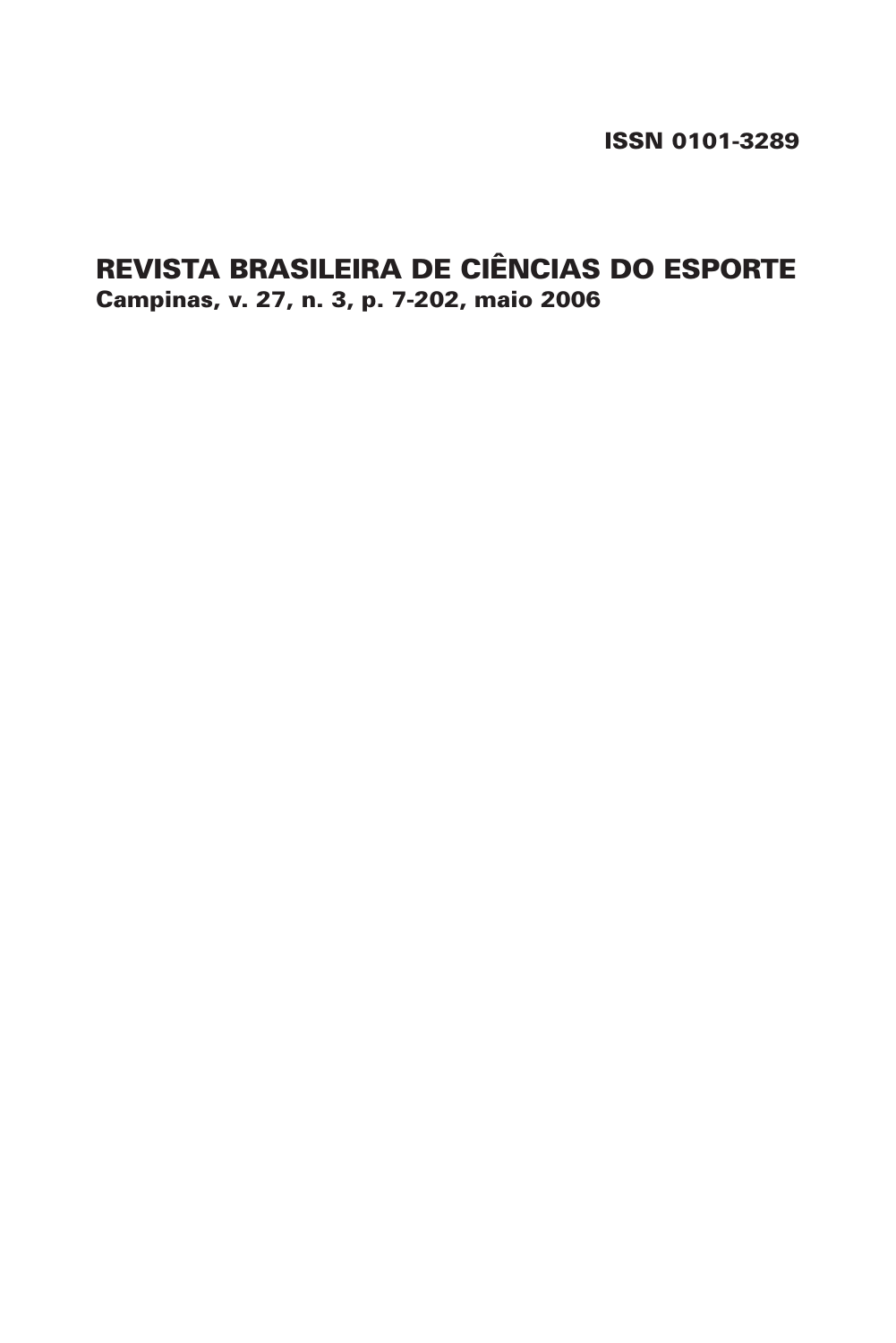## REVISTA BRASILEIRA DE CIÊNCIAS DO ESPORTE

#### EDITORES

Alex Branco Fraga (alexbf@esef.ufrgs.br) Silvana Vilodre Goellner (silvana@ufrgs.br)

#### APOIO AOS EDITORES

Dulce Inês L. dos S. Augusto Renato Machado Saldanha

#### **CONSULTORES**

Pesquisadores Doutores da Educação Física/ Ciências do Esporte e Áreas Afins

#### APOIO FINANCEIRO



#### APOIO INSTITUCIONAL

Faculdade de Educação Física – UFG Escola de Educação Física – UFRGS

#### CO-EDIÇÃO

CBCE – Editora Autores Associados

#### CONSELHO EDITORIAL

Alexandre Fernandez Vaz (Universidade Federal de Santa Catarina, Brasil) Andreas H. Trebels (Universität Hannover Institut für Sportwissenschaft, Alemanha) Christopher Rojek (Nottingham Trent University, Faculty of Humanities, Inglaterra) David W. Hill (University of North Texas, Department of Kinesiology, Health Promotion and Recreation, EUA) Eduardo Kokubun (Universidade Estadual Paulista/ Rio Claro, Brasil) Georges Vigarello (Université de Paris V, École des Hautes Études en Sciencies Sociales, França) Go Tani (Universidade de São Paulo, Brasil) Hugo Rodolfo Lovisolo (Universidade Gama Filho e Universidade Estadual do Rio de Janeiro, Brasil) Manuela Hasse (Universidade Técnica de Lisboa, Faculdade de Motricidade Humana, Portugal) Mauro Betti (Universidade Estadual Paulista/Bauru, Brasil) Pietro Cerveri (Politecnico di Milano, Biomedical Engineering Department, Itália) Ricardo Machado Leite de Barros (Universidade Estadual de Campinas, Brasil) Valter Bracht (Universidade Federal do Espírito Santo, Brasil)

#### INFORMAÇÕES www.cbce.org.br

Revista Brasileira de Ciências do Esporte (ISSN 0101-3289) é uma publicação oficial do Colégio Brasileiro de Ciências do Esporte (CBCE), com periodicidade quadrimestral, editada pelo CBCE e pela Editora Autores Associados. Indexada: Sibradid, Sportsearch, Sport Discus, Ulrich's International Periodicals, Catálogo Coletivo Nacional de Publicações Seriadas (CCN).

Rev. Bras. Cienc. Esporte, Campinas, v. 27, n. 3, p. 7-202, maio 2006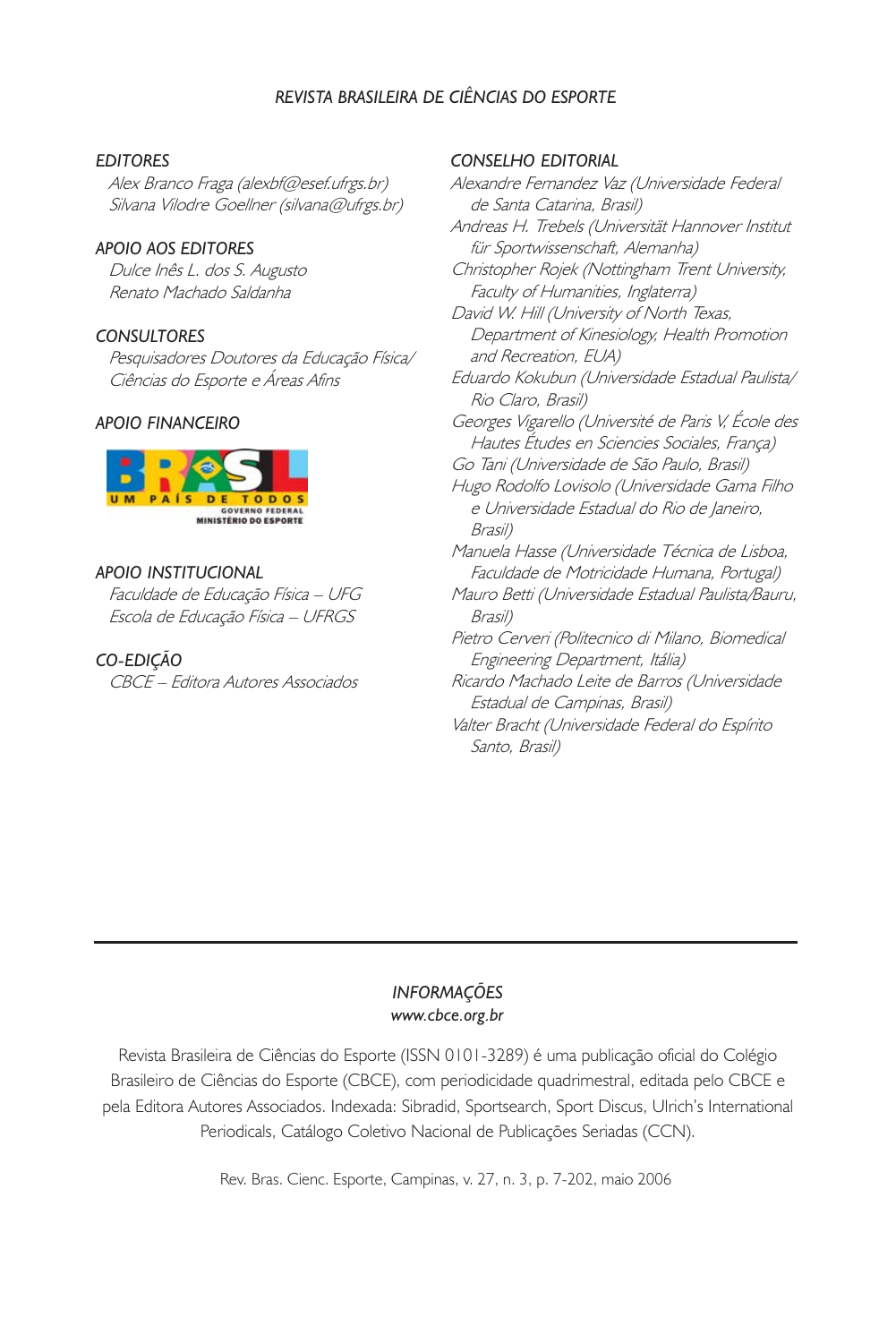ISSN 0101-3289

## REVISTA BRASILEIRA DE CIÊNCIAS DO ESPORTE Campinas, v. 27, n. 3, p. 7-202, maio 2006

# **Temática** Saúde, Sociedade e Educação Física/Ciências do Esporte



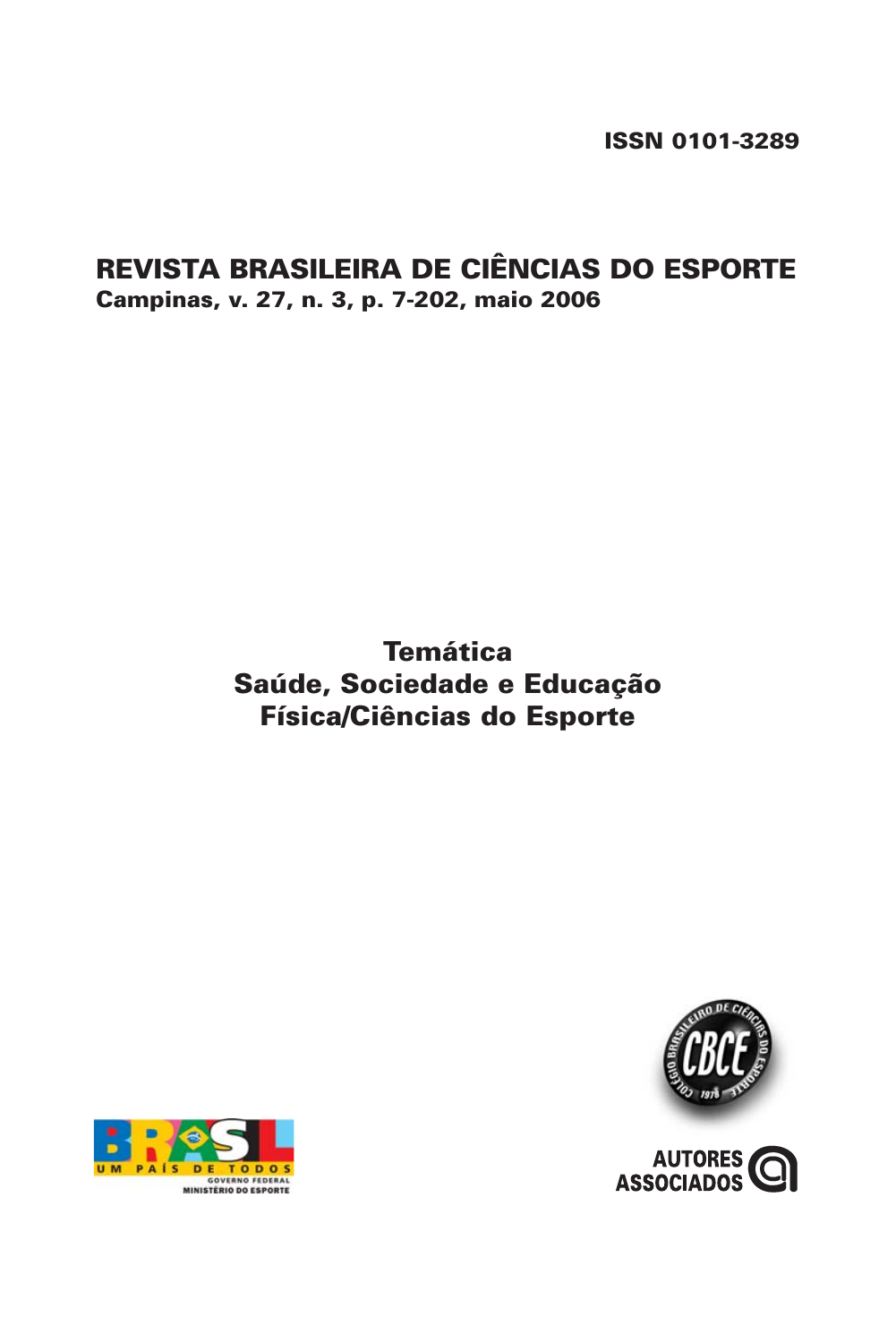## EDITORA AUTORES ASSOCIADOS LTDA.

Uma editora educativa a serviço da cultura brasileira

Av. Albino J. B. de Oliveira, 901 – Campinas-SP CEP 13084-008 – Pabx/Fax: (19) 3289-5930 E-mail: editora@autoresassociados.com.br Catálogo on-line: www.autoresassociados.com.br

Conselho Editorial "Prof. Casemiro dos Reis Filho" Bernardete A. Gatti Carlos Roberto Jamil Cury Dermeval Saviani Gilberta S. de M. Jannuzzi Maria Aparecida Motta Walter E. Garcia

Diagramação e Composição DPG Ltda.

Revisão Edson Estavarengo Jr. Rodrigo Nascimento

Capa Criação e leiaute baseados em pintura de Cézanne, As banhistas, 1874-1875 (detalhe)

Diretor Executivo Flávio Baldy dos Reis

Coordenadora Editorial Érica Bombardi

Assistente Editorial Aline Marques

Érica Bombardi Impressão e Acabamento

Gráfica Paym

Arte-final

## COMERCIALIZAÇÃO E ASSINATURA

Editora Autores Associados Ltda. Av. Albino J. B. de Oliveira, 901 – Campinas-SP CEP 13084-008 – Pabx/Fax: (19) 3289-5930 E-mail: editora@autoresassociados.com.br Catálogo on-line: www.autoresassociados.com.br

REVISTA BRASILEIRA DE CIÊNCIAS DO ESPORTE, Campinas, Colégio Brasileiro de Ciências do Esporte, 1979.

 Quadrimestral ISSN 0101-3289 Co-Edição: Autores Associados

Saúde, Sociedade e Educação Física/Ciências do Esporte

CDD. 613.7 796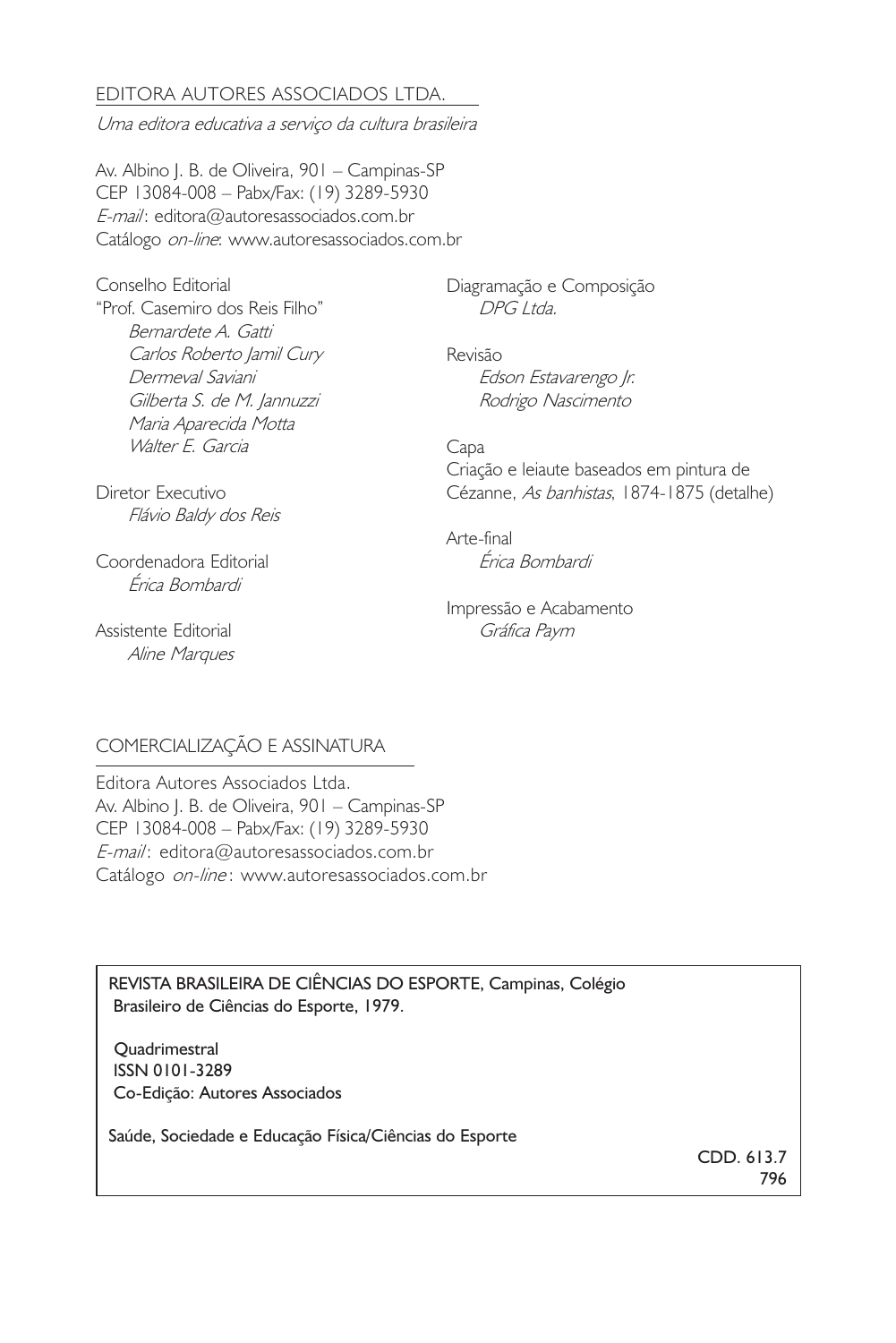# SUMÁRIO

| <b>FDITORIAL</b><br>[Editorial]                                                                                                                                                                                                                                                                                     | 7  |
|---------------------------------------------------------------------------------------------------------------------------------------------------------------------------------------------------------------------------------------------------------------------------------------------------------------------|----|
| <b>ARTIGOS ORIGINAIS</b><br>[Articles]                                                                                                                                                                                                                                                                              |    |
| LAS CIENCIAS DEL DEPORTE EN LA HUMANIZACIÓN DE LA VIDA:<br>UN MOVIMIENTO EMANCIPADOR<br>[Sports Sciences role in the humanization of life: an emancipatory movement]<br>Jaime Breilh                                                                                                                                | 9  |
| EL CUERPO PRESO DE LA VIDA SALUDABLE: LA CONSTRUCCIÓN DE UNA<br>ÉTICA MÉDICO-DEPORTIVA DE SUJECIÓN<br>The body as prisoner of "the healthy life": the construction of a medico-sporting<br>ethics of subjugation]<br>Miguel Vicente Pedraz                                                                          | 23 |
| A AUTO-REPRESENTAÇÃO DA SAÚDE DOS PROFESSORES DE<br>EDUCAÇÃO FÍSICA DE ACADEMIAS<br>[On self-representation of health by Physical Education instructors working at gyms]<br>Giannina do Espírito-Santo e Ludmila Mourão                                                                                             | 39 |
| FALE CONSIGO: APORTES DE UM PLANO DE IMANÊNCIA ÉTICA.<br>ESTÉTICA E POLÍTICA DOS CONCEITOS NO CAMPO DA SAÚDE<br>["Speak to yourself": contribution for an immanent ethical, aesthetic and political plan<br>of concepts for the health field]<br>Luiz Carlos Rigo, Eliane Ribeiro Pardo e Tatiana Teixeira Silveira | 57 |
| INTELECTUAIS, EDUCAÇÃO E EDUCAÇÃO FÍSICA: UM OLHAR<br>HISTORIOGRÁFICO SOBRE SAÚDE E ESCOLARIZAÇÃO NO BRASIL<br>[Intellectuals, Education and Physical Education: a historiographic look at health<br>and educational background in Brazil]<br>Omar Schneider e Amarílio Ferreira Neto                               | 73 |
| CORPOREIDADE E FORMAÇÃO DO PROFISSIONAL NA ÁREA DA SAÚDE<br>[Corporeality and training of health professionals]<br>Paulo Evaldo Fensterseifer                                                                                                                                                                       | 93 |